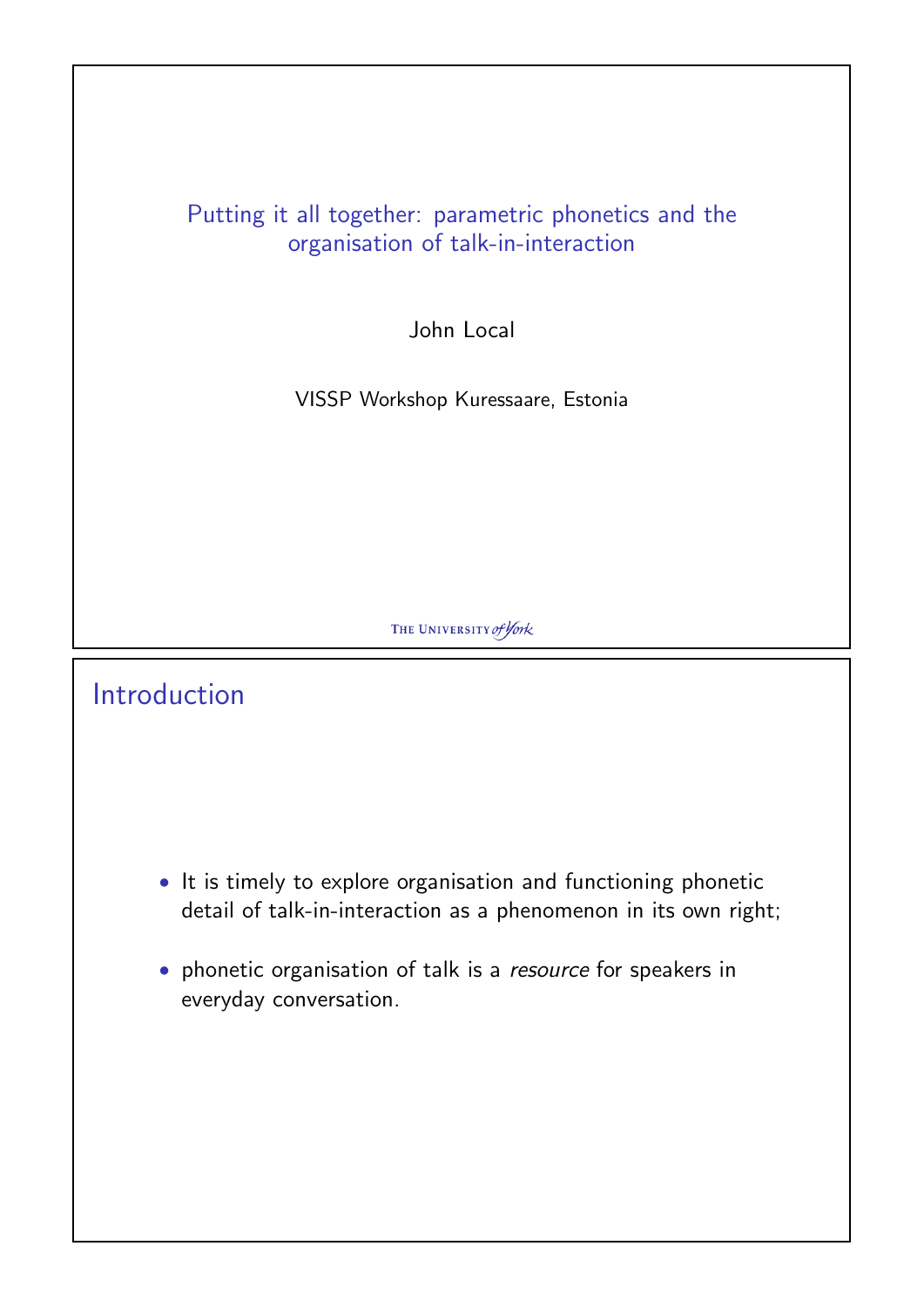| Take-home message                                                                                                     |
|-----------------------------------------------------------------------------------------------------------------------|
|                                                                                                                       |
| Phonetic aspects of language should in the first instance be<br>understood as shaped by interactional considerations. |
|                                                                                                                       |
|                                                                                                                       |
| Some interactional data                                                                                               |
|                                                                                                                       |
| • Turn co-completion                                                                                                  |
| · Turn management: stand-alone 'so'                                                                                   |
| • Sequence management: turn-beginning 'and'                                                                           |
|                                                                                                                       |
|                                                                                                                       |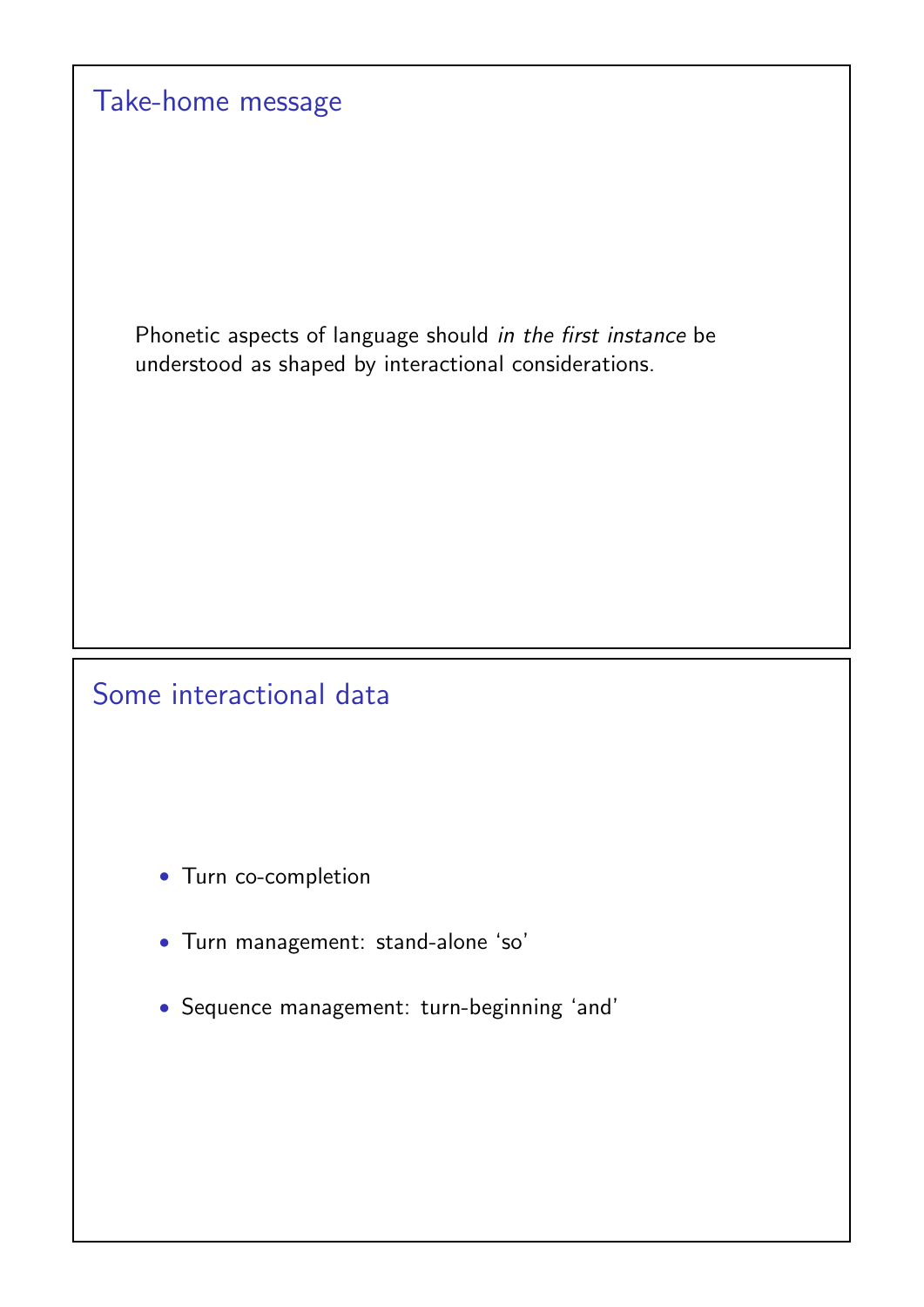#### Turn co-completion

once those cameras start flashing particularly with the infants it puts them off

but when we walk out of the class nobody knows what went on

we're not going to get back 'til like morning

There is nothing particularly remarkable about these stretches of coherent speech – except that they are jointly accomplished by two speakers rather than one.

#### Turn co-completion

(1) C&M Xmas Photo

K: once those cameras start flashing particularly with the infants .hh

- C: it puts them off
- K: it puts them of  $f$  and i $f$ t it's such a  $s$  h a m e  $s$
- C: [yeh [yeh uh [people were] doing that last Wednesday
	- $\sqrt{2}$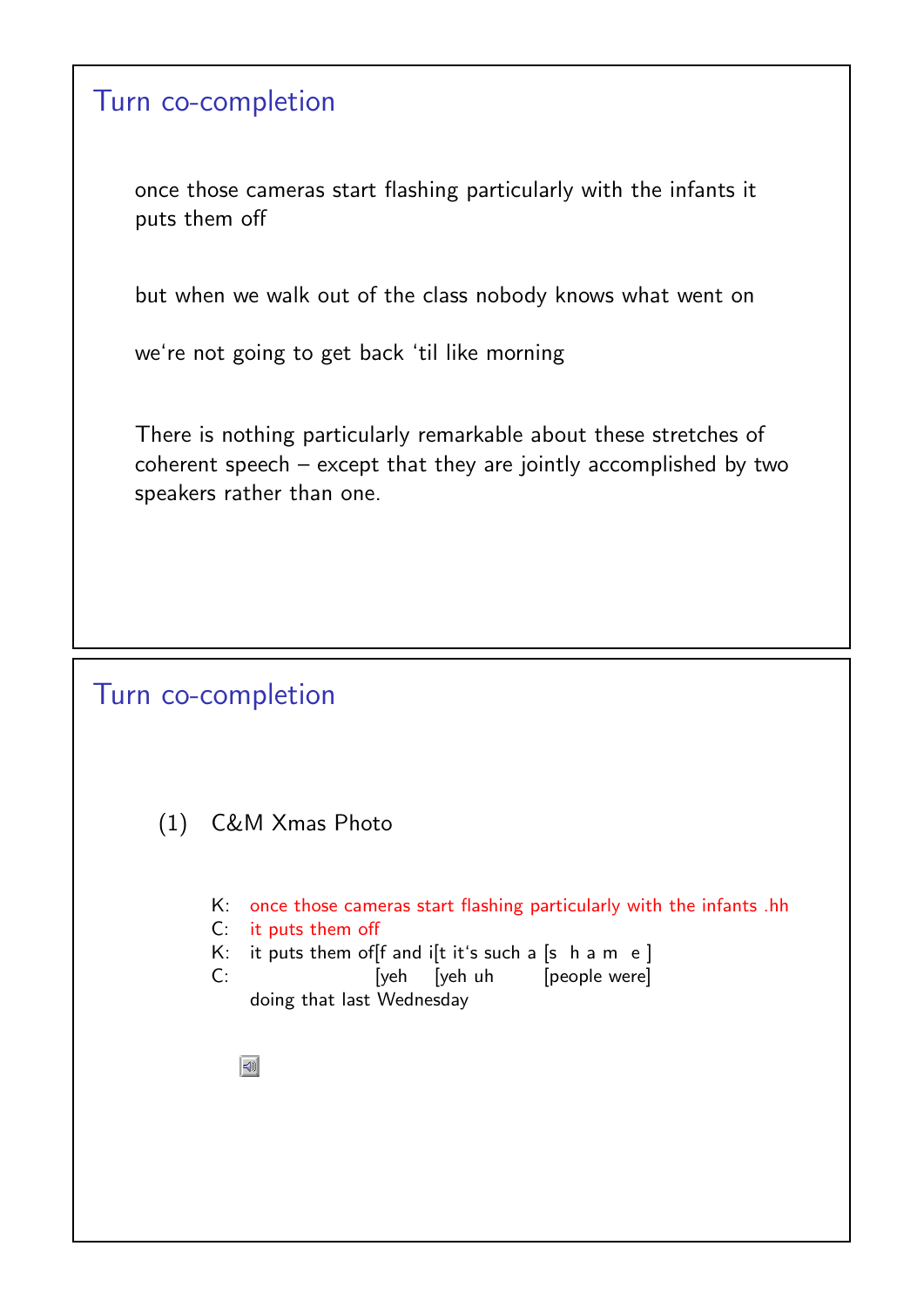|     | Turn co-completion                                                                                                                                                                                                                                             |
|-----|----------------------------------------------------------------------------------------------------------------------------------------------------------------------------------------------------------------------------------------------------------------|
| (2) | Two Girls 5                                                                                                                                                                                                                                                    |
|     | Bee:<br>.hhh and we nod when he wants us to say yes $(h)e[n]$ .hhh<br>Ava:<br>$[ye]$ ah<br>we raise our hands when he wants to take a poll [.hh you know<br>Bee:<br>Ava:<br>[mm<br>but when we walk out of the class<br>Bee:<br>Ava: nobody knows what went on |
|     | $\blacktriangleleft$                                                                                                                                                                                                                                           |
|     |                                                                                                                                                                                                                                                                |
|     | Turn co-construction                                                                                                                                                                                                                                           |
| (3) | YLT Monday 1999 Choral                                                                                                                                                                                                                                         |
|     | and then like we don't .hhhh I mean I don't know when (0.5) b we're<br>J:<br>not going to get back 'til like (.) M[onday morning ]<br>[Monday morning]<br>R:                                                                                                   |
|     | (.)<br>R:<br>I know                                                                                                                                                                                                                                            |
|     | $\blacktriangleleft$                                                                                                                                                                                                                                           |
|     |                                                                                                                                                                                                                                                                |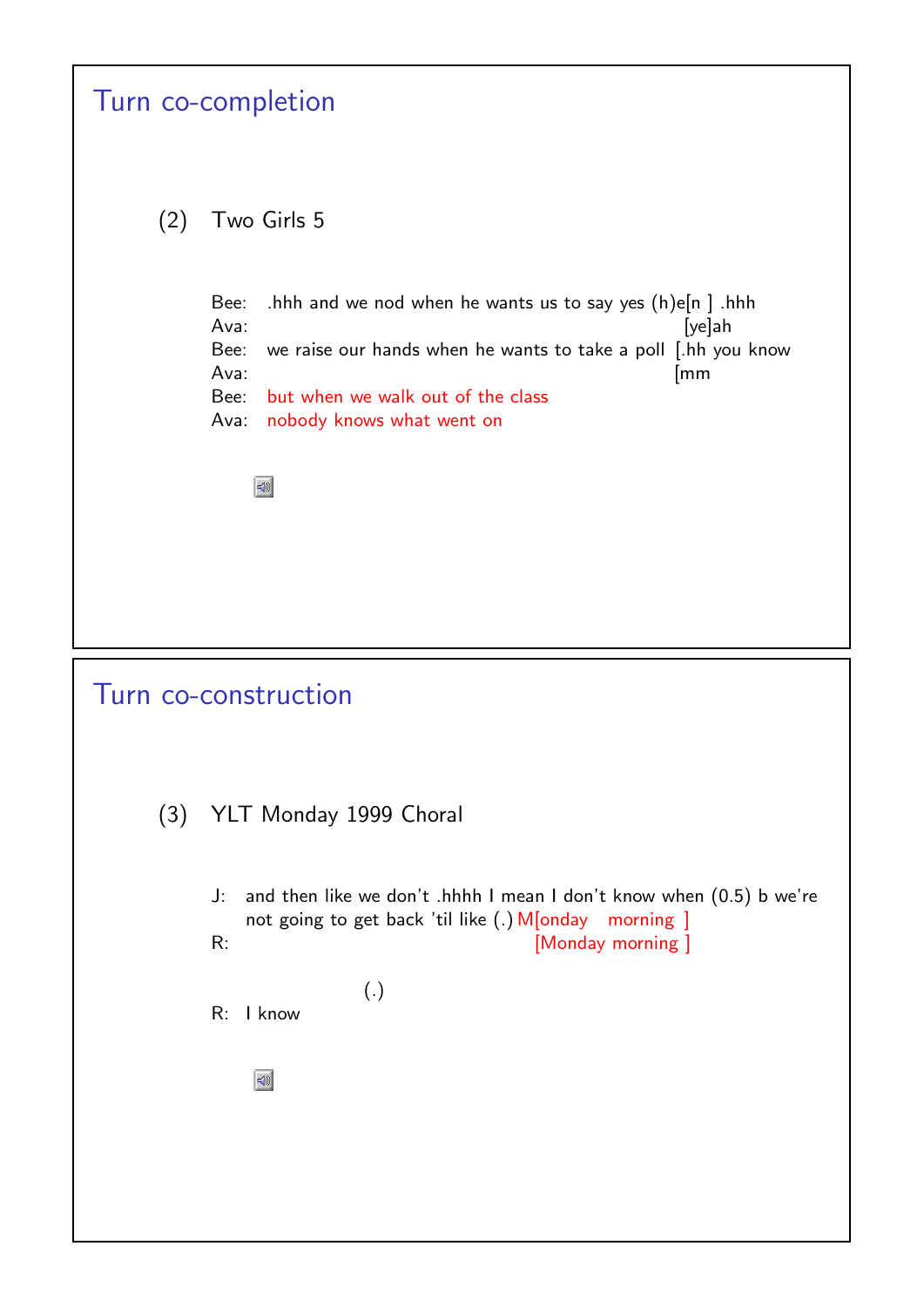### Turn co-completion

- participants systematically attend to the moment-by moment evolution of complexes of parametric phonetic detail and what that detail encodes about other levels of linguistic organisation so that they can locate the precise temporal moment to begin their talk;
- participants can entrain the rate, rhythm and timing of their speech to that which has just been produced by another speaker.

#### Turn co-completion

In attempting to produce a collaborative completion a speaker is confronted with a number of interactional problems:

- they must show that the talk they are producing is meant to be a continuation of the prior talk and not some new development;
- they must design it in ways which renders it a possible completion.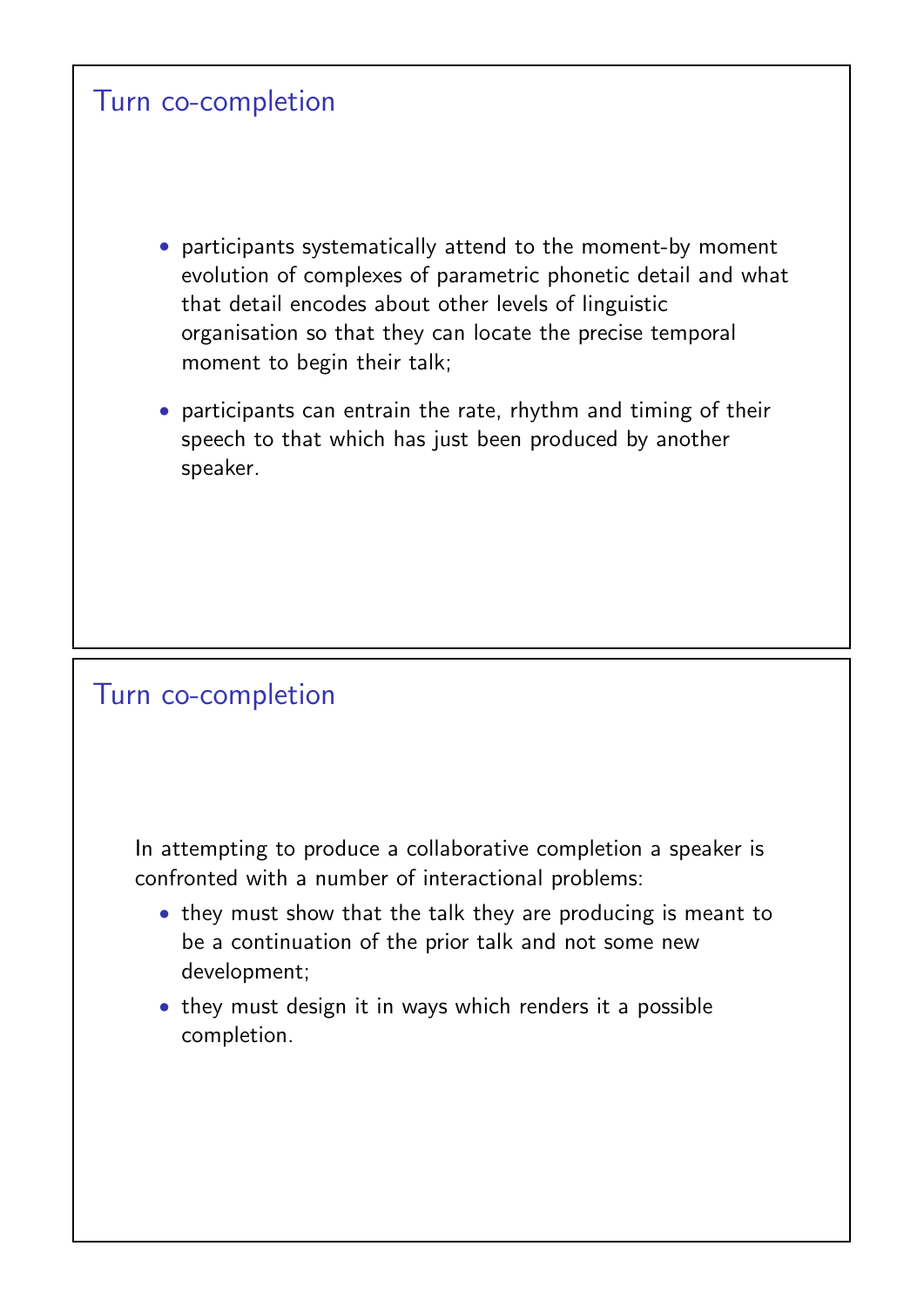### Turn co-completion

On finding that their talk is being collaboratively completed a participant is also confronted with a number of interactional problems:

- the completion might not turn not to be what the speaker 'was going to say';
- not only is the incoming speaker bringing the turn to a possible completion, they are potentially bringing the activity, which the turn-in-progress was undertaking, to a completion.

### Turn co-completion

Talk which completes another's turns is:

- 1. not slower than the talk they complete (or than any redoing of collaborative by coparticipant)
- 2. not louder than the talk it completes
- 3. rhythmically integrated with prior talk
- 4. narrower in pitch range than the talk it completes
- 5. closely pitch-integrated with prior talk
- 6. designed with overall pitch contours which are the same as those which can constitute complete turns and transition relevance places.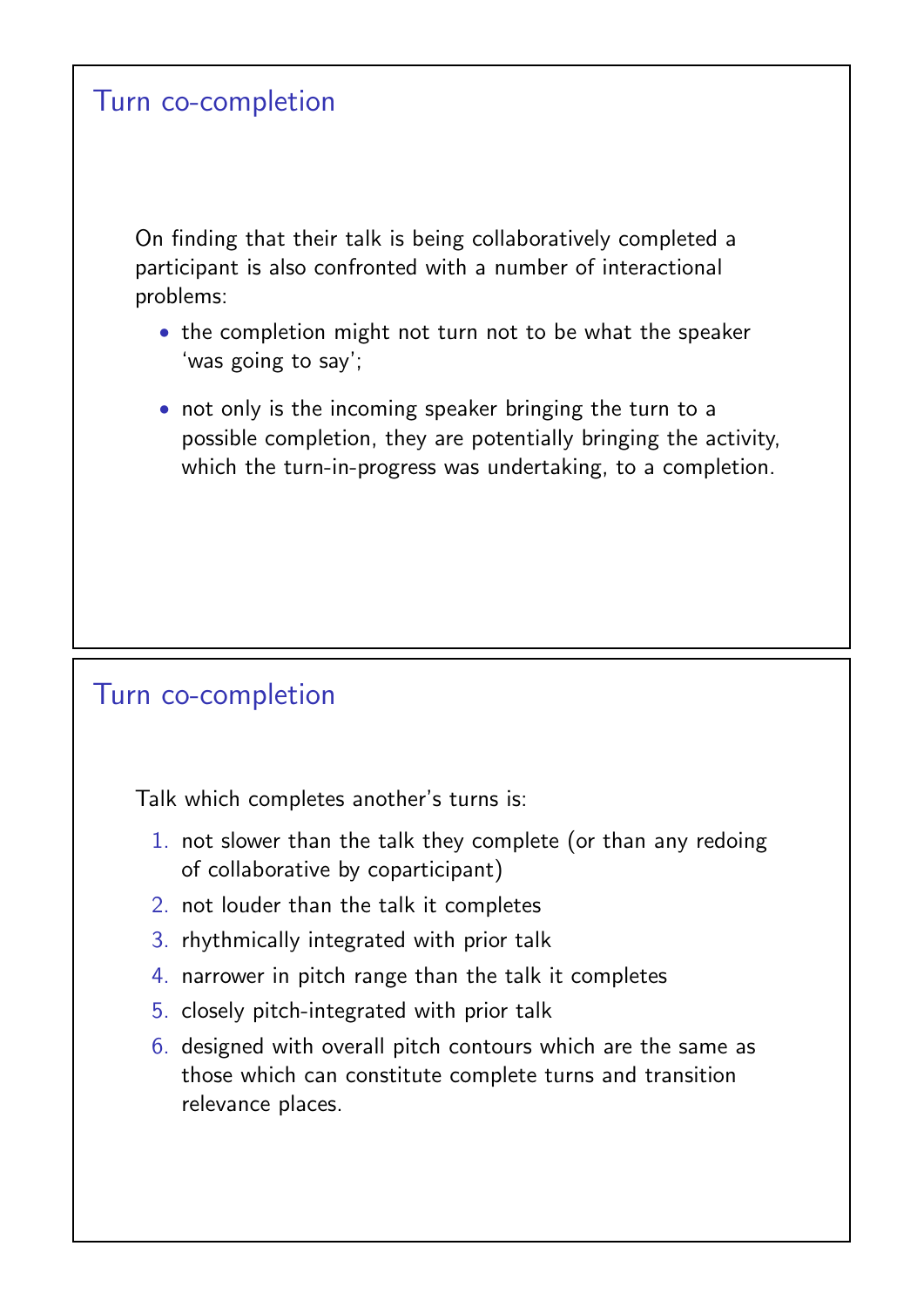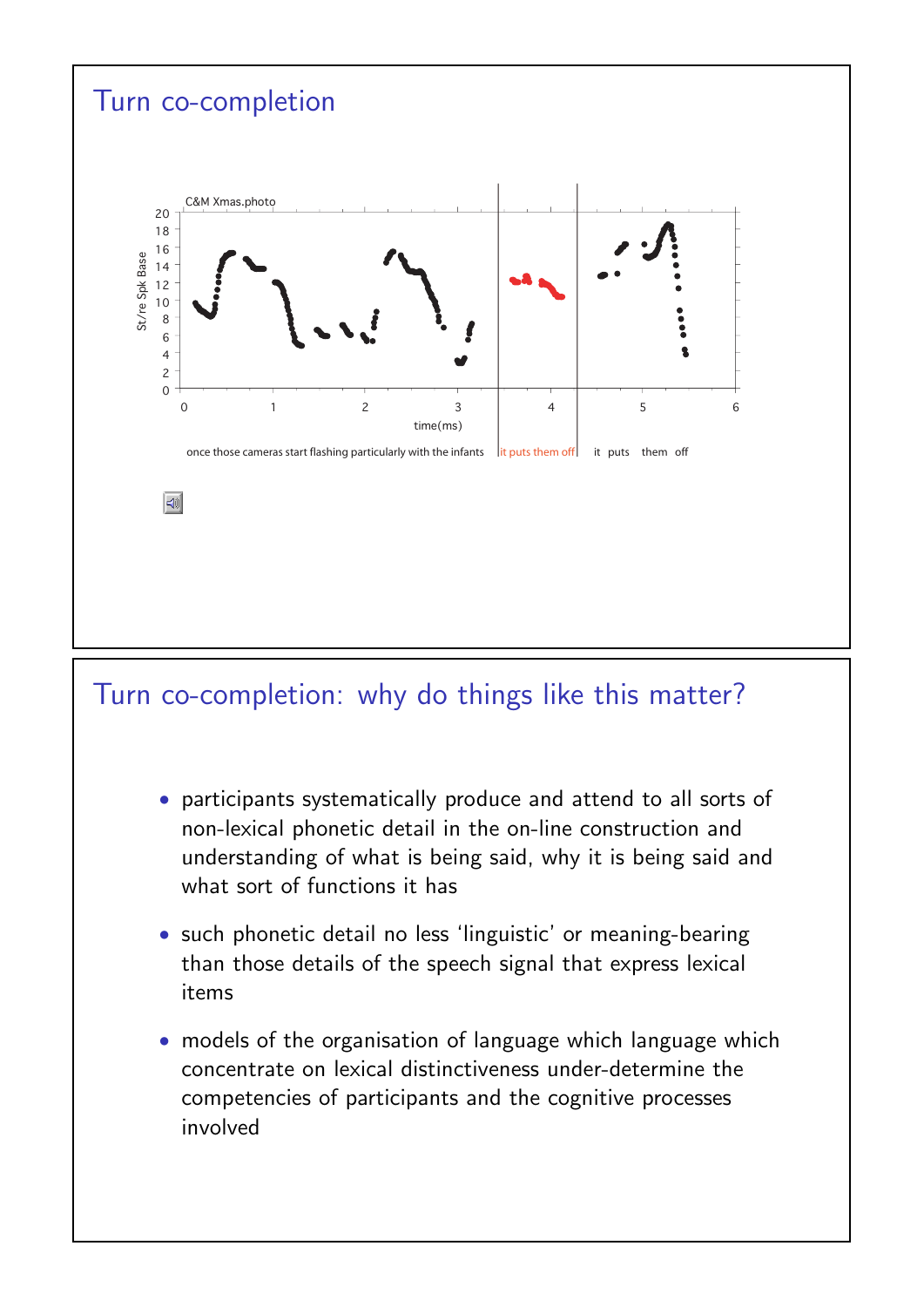

## Stand-alone 'so' in American English

Stand-alone 'so' is variable in terms of its phonetic make-up

- vocalic quality
- duration
- laryngeal behaviour
- pitch contour
- presence/absence of final glottal closures
- presence/absence of final supra-glottal closures
- pitch relationships with surrounding talk
- loudness relationships with surrounding talk

 $\ket{\triangleleft}$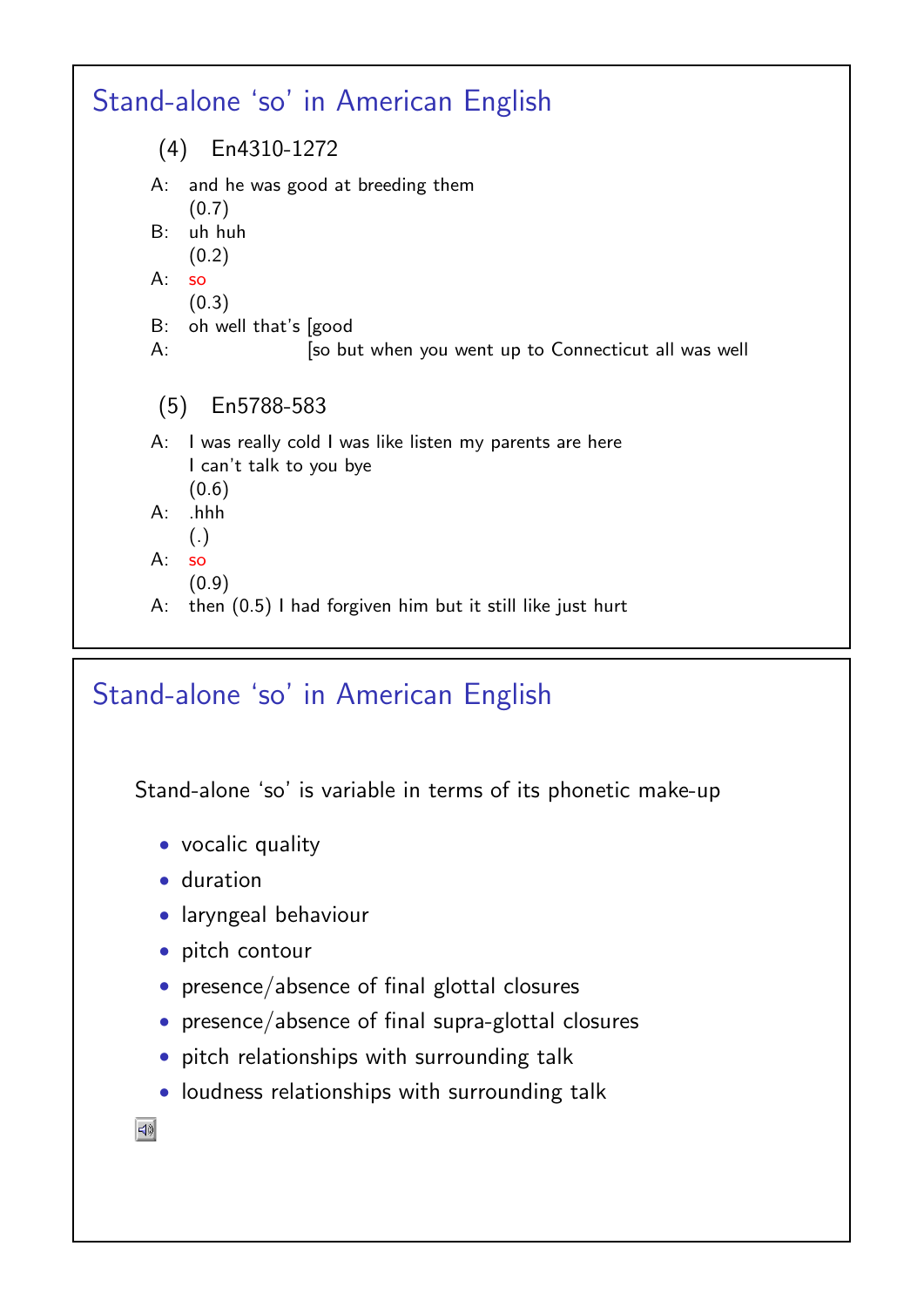| Stand-alone 'so' in American English                                                                                                                                                                                                                                                                                                                                                                                                                                                                                          |
|-------------------------------------------------------------------------------------------------------------------------------------------------------------------------------------------------------------------------------------------------------------------------------------------------------------------------------------------------------------------------------------------------------------------------------------------------------------------------------------------------------------------------------|
| Is this variation organised?                                                                                                                                                                                                                                                                                                                                                                                                                                                                                                  |
| • If the sequential-interactional context is taken into account, it<br>is clear that these differences in the phonetic shape of 'so'<br>represent a particular kind of systematic lawful variation.                                                                                                                                                                                                                                                                                                                           |
| • Implicated in management of turn-taking and sequential<br>closure of topics.                                                                                                                                                                                                                                                                                                                                                                                                                                                |
|                                                                                                                                                                                                                                                                                                                                                                                                                                                                                                                               |
| Stand-alone 'so' in American English                                                                                                                                                                                                                                                                                                                                                                                                                                                                                          |
| En6033-1127<br>(6)<br>I said $(0.4)$ what's the best $(0.4)$ to do $(0.3)$ take the freeway $(0.2)$<br>A:<br>.hhh or go and take the city streets $(0.4)$ the city streets<br>$(0.3)$ don't take the freeway $(0.3)$ you know and<br>so I thought (.) okay you know because that's (.) you know<br>$(0.2)$ high rise [you know] and I thought<br>B:<br>$h$ m $\vert$<br>$\sqrt{mm}$<br>$A$ :<br>.hhhhhhhhh<br>(0.4)<br>A:<br>SO<br>(0.4)<br>I started out (.) oh my gosh $(0.2)$ pt <sup>&lt;</sup> .hhh I $\lceil$ got<br>A: |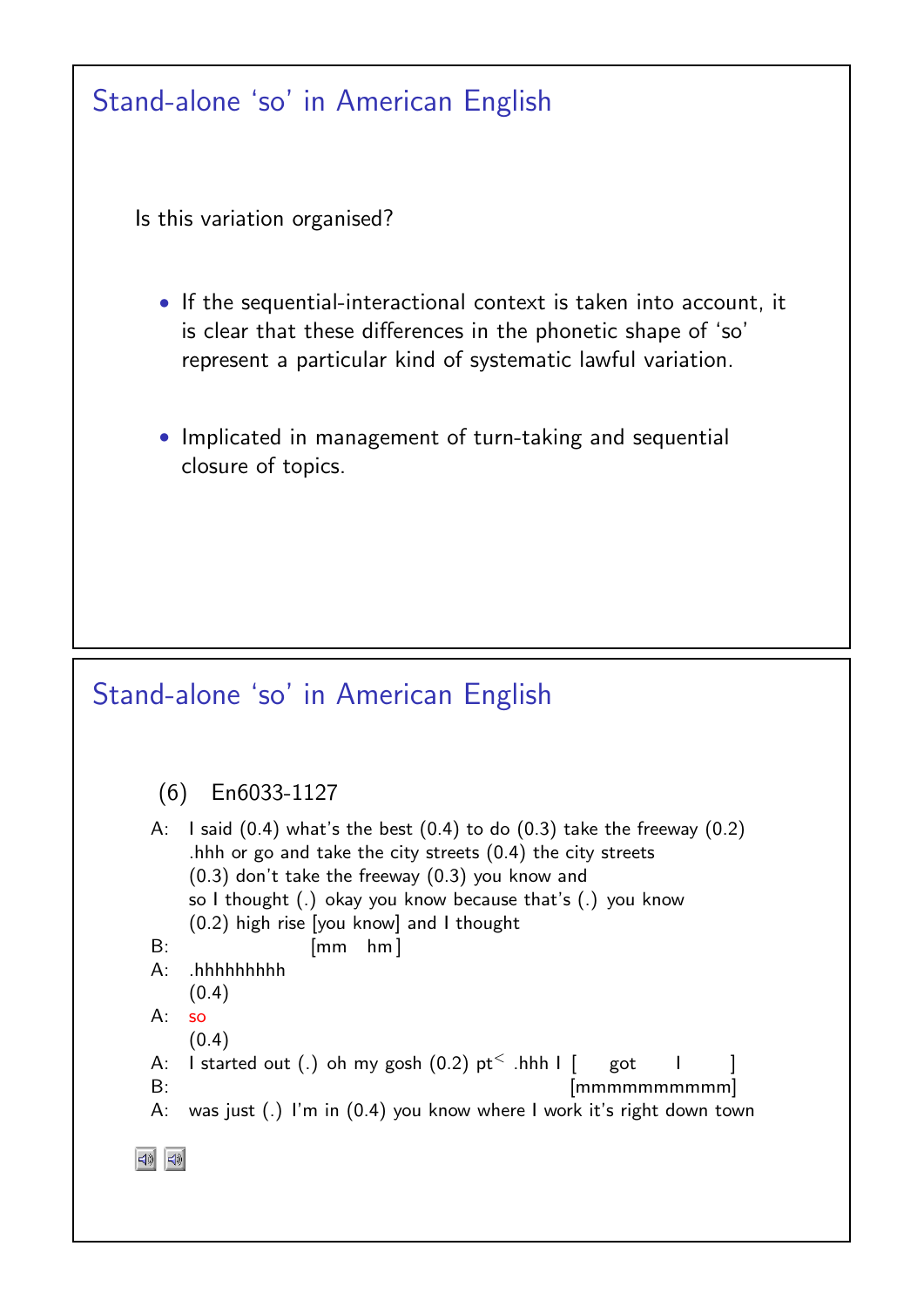|                     | Stand-alone 'so' in American English                                       |
|---------------------|----------------------------------------------------------------------------|
| (7)                 | En4074-695                                                                 |
| А:<br>B:            | it has an offboard power supply which they didn't steal $(0.5)$<br>hhhhh[h |
| $A$ :               | which makes the thing that they stoled absolutely worthless<br>(1.1)       |
| A:                  | [huh huh                                                                   |
| B:                  | [hah                                                                       |
| B:                  | hh                                                                         |
|                     | (0.5)                                                                      |
| B:                  | .hhhhhh                                                                    |
|                     | (.)                                                                        |
| $A$ :               | .hhhhhhh                                                                   |
|                     | (0.2)                                                                      |
| $A$ :               | <b>SO</b>                                                                  |
|                     | (0.2)                                                                      |
| B:                  | bizarre                                                                    |
|                     | (0.2)                                                                      |
| B:                  | bizarre                                                                    |
| ⊰≫<br>$\ket{\prec}$ |                                                                            |

# Stand-alone 'so' in American English

The phonetic design of these 'so' tokens has a consistent relationship with contrasting communicative functions:

- one where the same speaker continues with more on-topic talk — holding-'so'
- one where there may be a change in speakership trailoff-'so'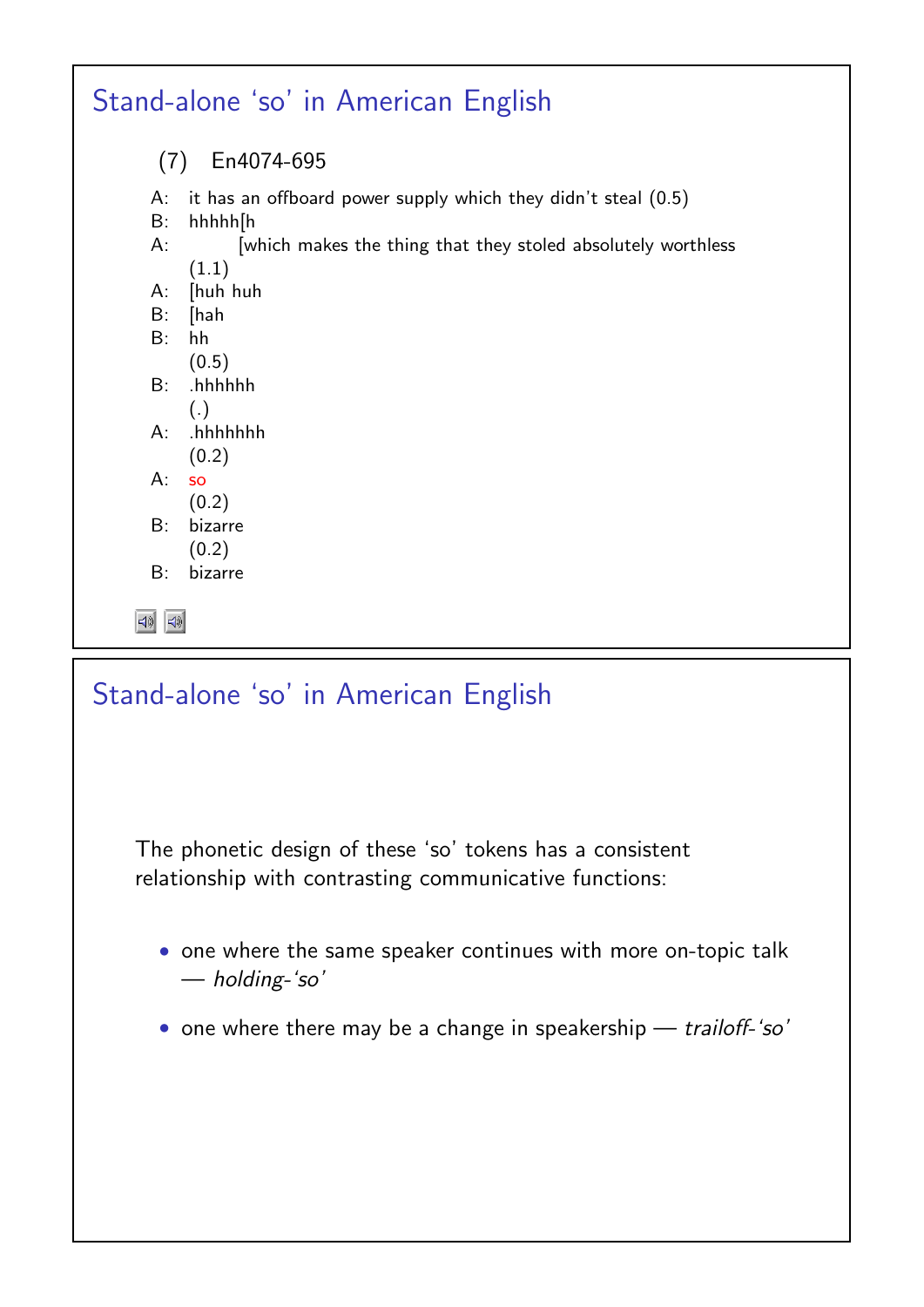



 $\sqrt{2}$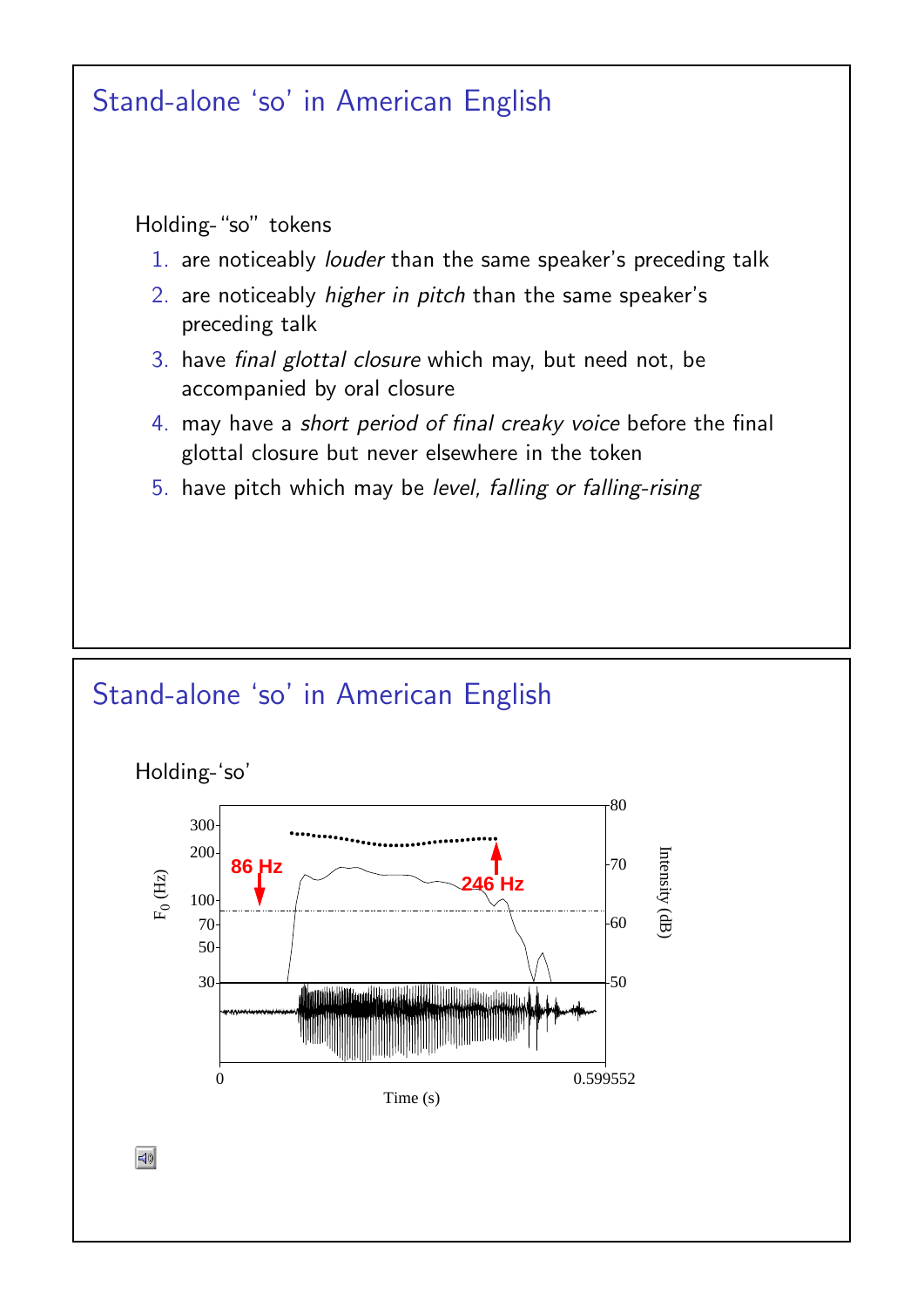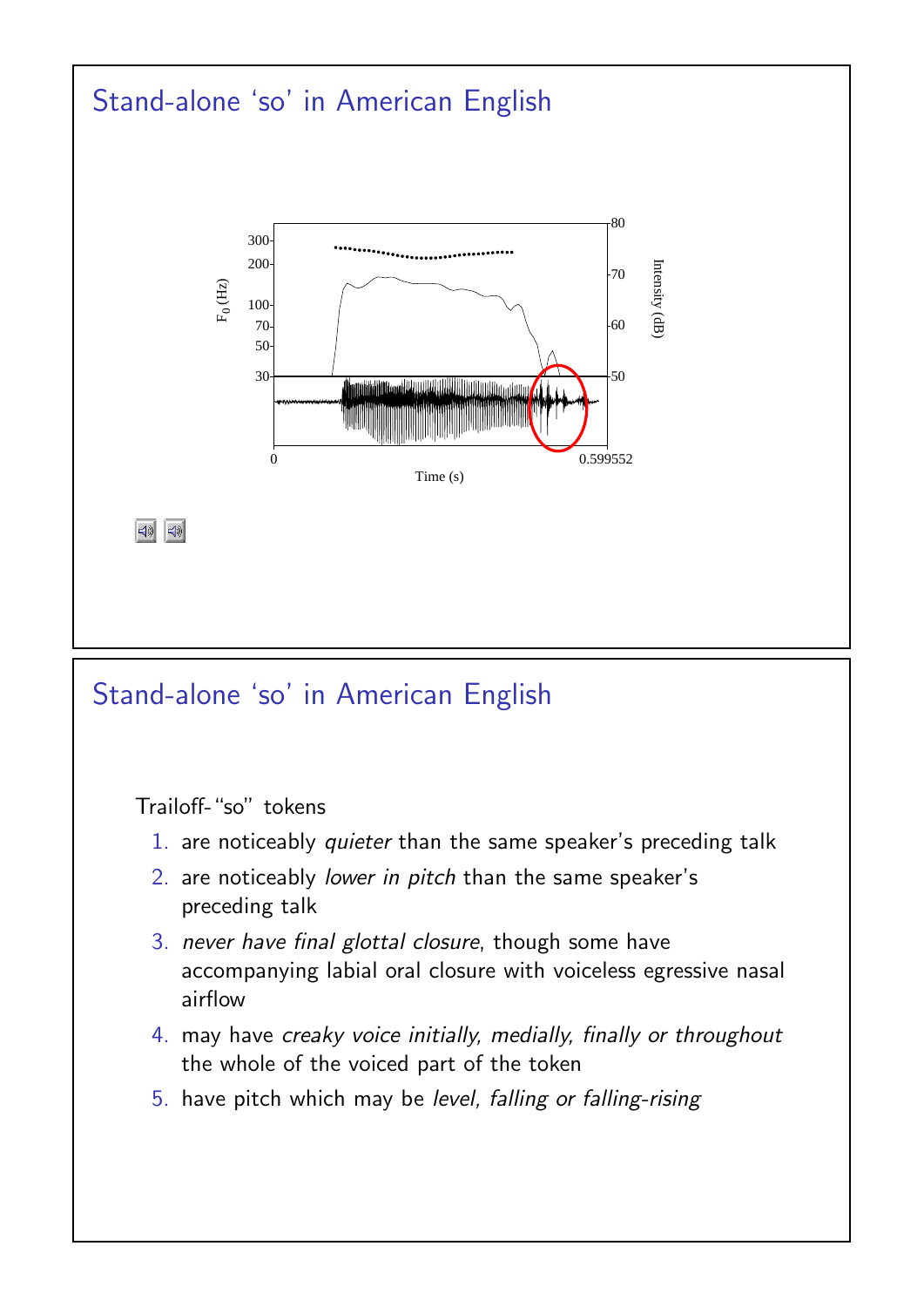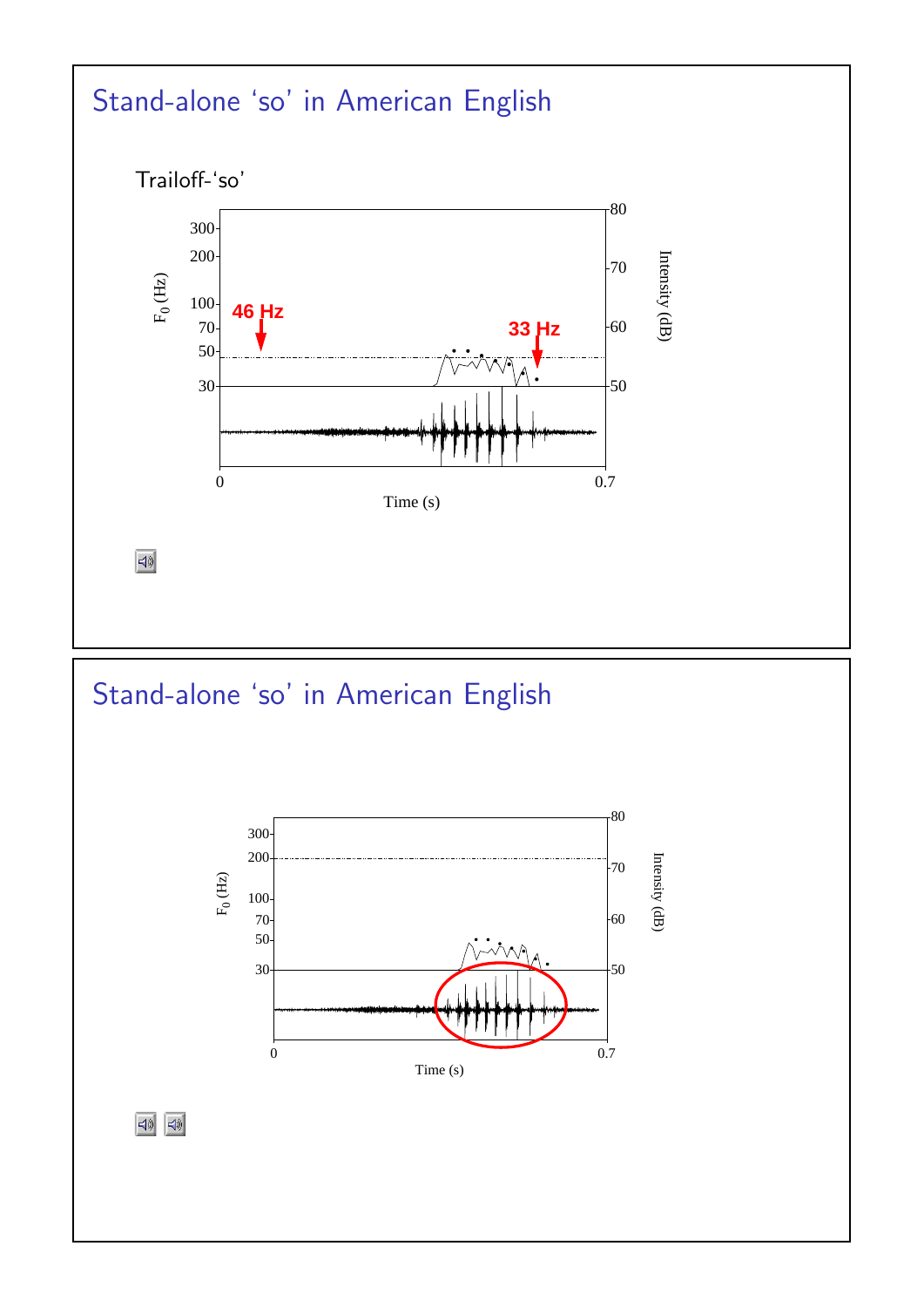

## Standalone 'so'

The actions which are accomplished through turns at talk are done in sequences of turns.

Sequential position of a turn is a crucial determinant of how it is structured, understood and dealt with by co-participants.

If we enrich our concept of linguistic 'context' to include sequential organisation we can develop a motivated analysis of the relationships between phonetic detail and 'communicative function'.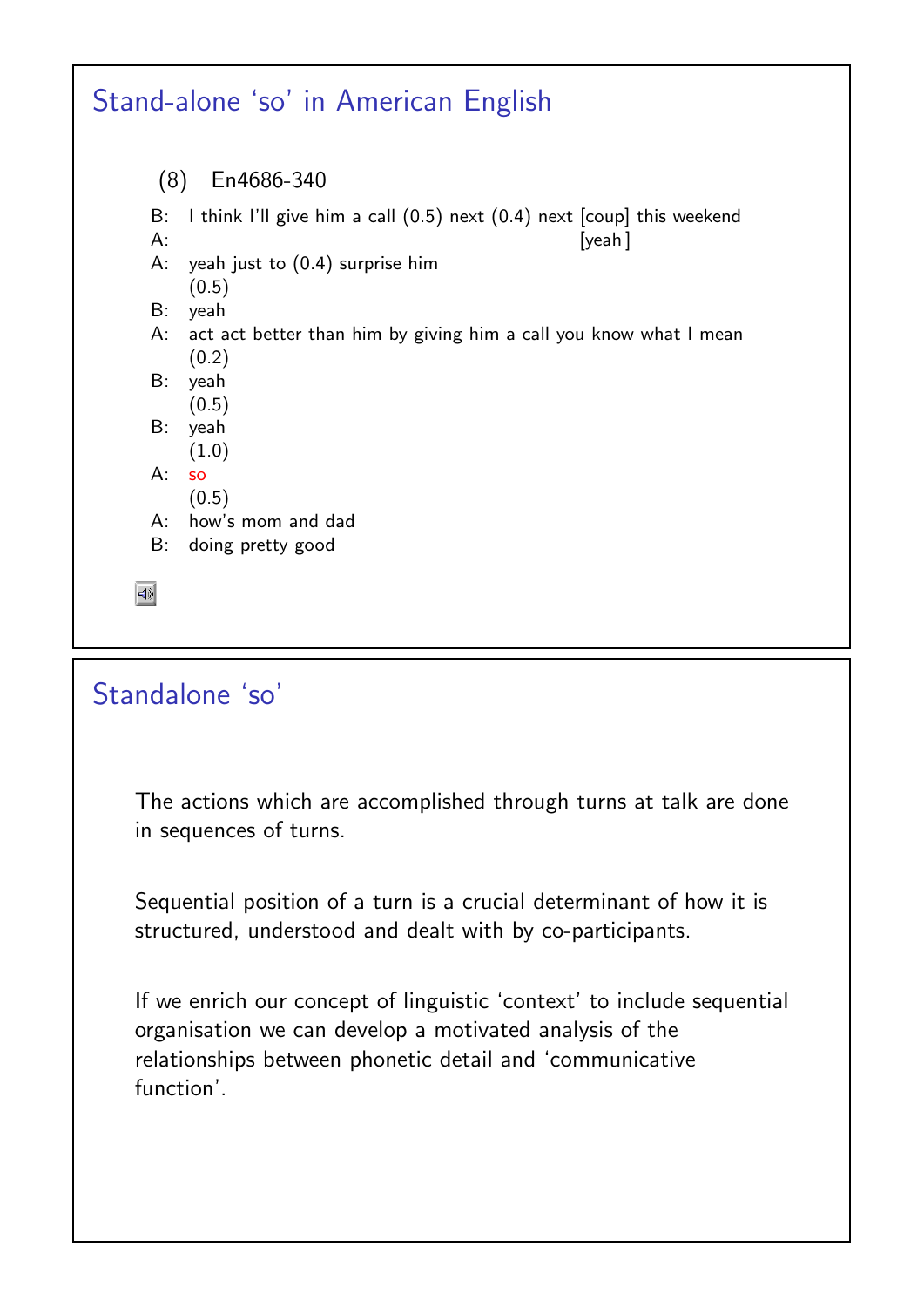| Turn-beginning and                                                                        |
|-------------------------------------------------------------------------------------------|
| Forms of and<br>$\blacktriangleleft$                                                      |
| $\bullet$ (a)                                                                             |
| $\blacktriangleleft$<br>$\bullet$ (b)                                                     |
|                                                                                           |
|                                                                                           |
|                                                                                           |
|                                                                                           |
| Turn-beginning and                                                                        |
| (9) Szcz.sausages                                                                         |
| Pa: and we'd waited four hours for lunch                                                  |
| Ro: (0.3) ((cough))<br>Be: (0.7) ((cough))                                                |
| (1.0)<br>Ro: two hours for the beer<br>(2.0)                                              |
| Pa: and it was freezing cold to boot remember that                                        |
| Ro: and there was a hell of a noise going on because<br>they were $(.)$ doing alterations |
| and were bang bang banging away<br>Be:                                                    |
| Holt.5.88.1.5.9<br>(10)                                                                   |
| Les: funny little boy<br>Rob: yes                                                         |
| Les: and mum's a bit odd too                                                              |
|                                                                                           |

 $\begin{tabular}{|c|c|c|} \hline $\mathbb{Q}$ & $\mathbb{Q}$ \\ \hline \hline $\mathbb{Q}$ & $\mathbb{Q}$ \\ \hline \end{tabular}$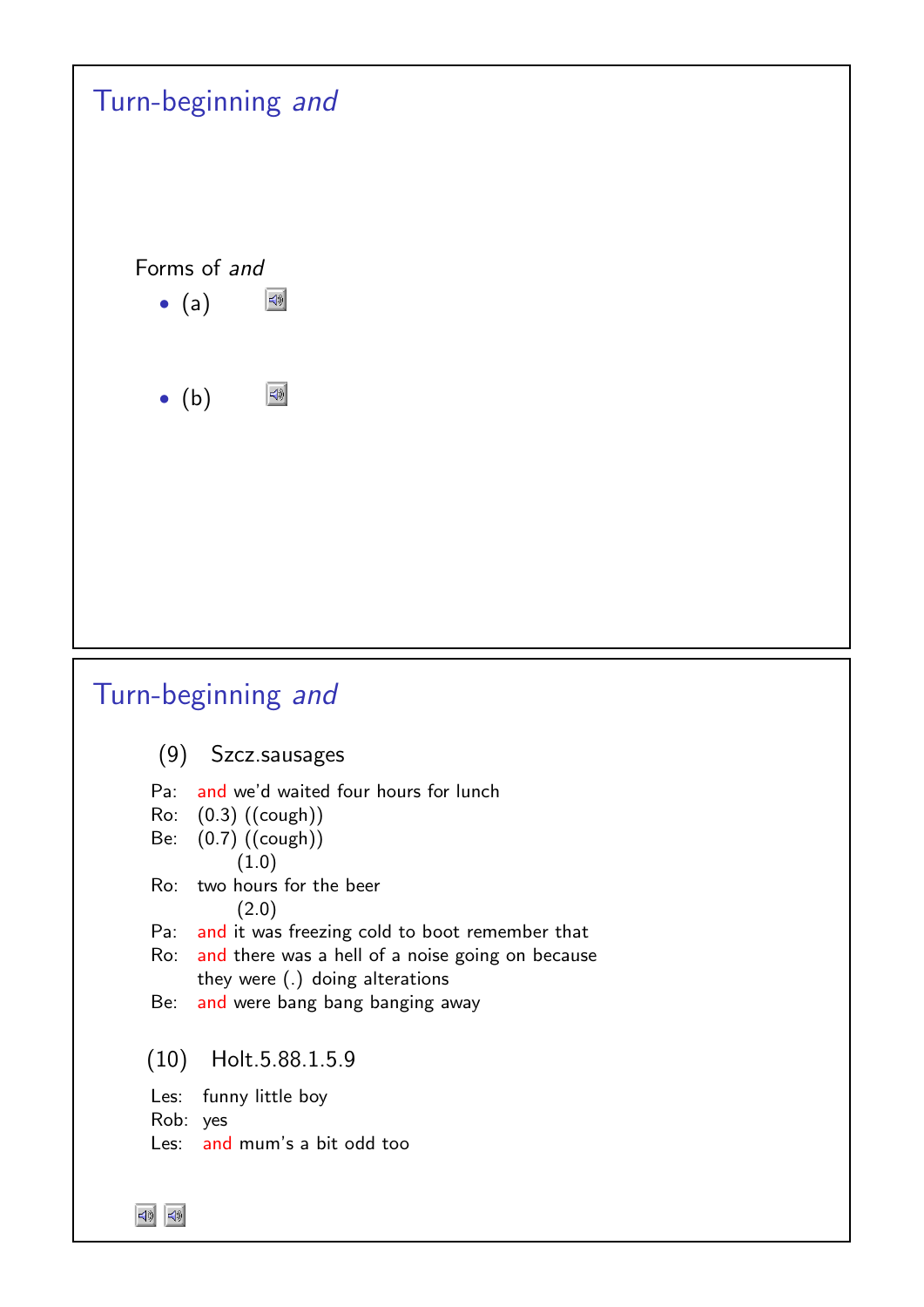```
Turn-beginning and
EN Ron: uhm Leslie the reason why I'm phoning is I'm just wondering whether
          you might be a hu- able to help a family in u-Upper Rayley .hhhh who've
          had rather a tragedy (0.2) t.hhh uhm (0.2) their youngest son was killed
          on the Upper Rayley bypas[s
     Les: [some years ago
             (0.2)
     Ron: couple of weeks ag[o
     Les: [t oh couple of weeks ago there's another
          one yes.hh[hh
     Ron: [.hhh and u-[uh-
     Les: [how old is he- was he](.)
     Ron: i- sorry
     Les: .hhhhhhhh how old was h[e
     Ron: [he was just twenty
     Les: .m.t ah.h
     Ron: .hhh (.) and um .hhhh (.) I was talking to the mother hh uhm
          u-hu-ih-u-her name is Mrs Sorrin Mrs Noel Sorrin .h[hh
      Les: [yes
     Ron: uhm uh- up until this point they'd had no connection with the church
          at all
```
### Turn-beginning and

 $\frac{1}{\sqrt{2}}$ PW: se- senior people in CDC: (.) uh- Atlanta are very uhm (.) .hhhhh are not sure whether we're going to win this (.) uhm (0.4) uh against this virus or no<sub>[t]</sub> JJ: [CDC being (.) PW: uh- CDC Atlanta uhm pt communicable disease [centre it ]'s uh-JJ: [uyes mm] PW: it's very (.) important an and very good institution  $(.)$  .hh $[h]$ JJ: [well[- PW: [.h and uh (0.3) I think that (.) t taking quarantine measures (.) uhm for people coming to our .hhh schools or or even universities (.) .hhh from countries where there are chains of infection of (.) uhm (.) this virus such as (.) in (0.3) Hongkong and China and Singapore (.) .hhhhh (.) I mean I think that's just uh- (0.2) a sensible decision because that is the only .hhhhh the only measure we can take at the moment (0.2) JJ: well thank you for that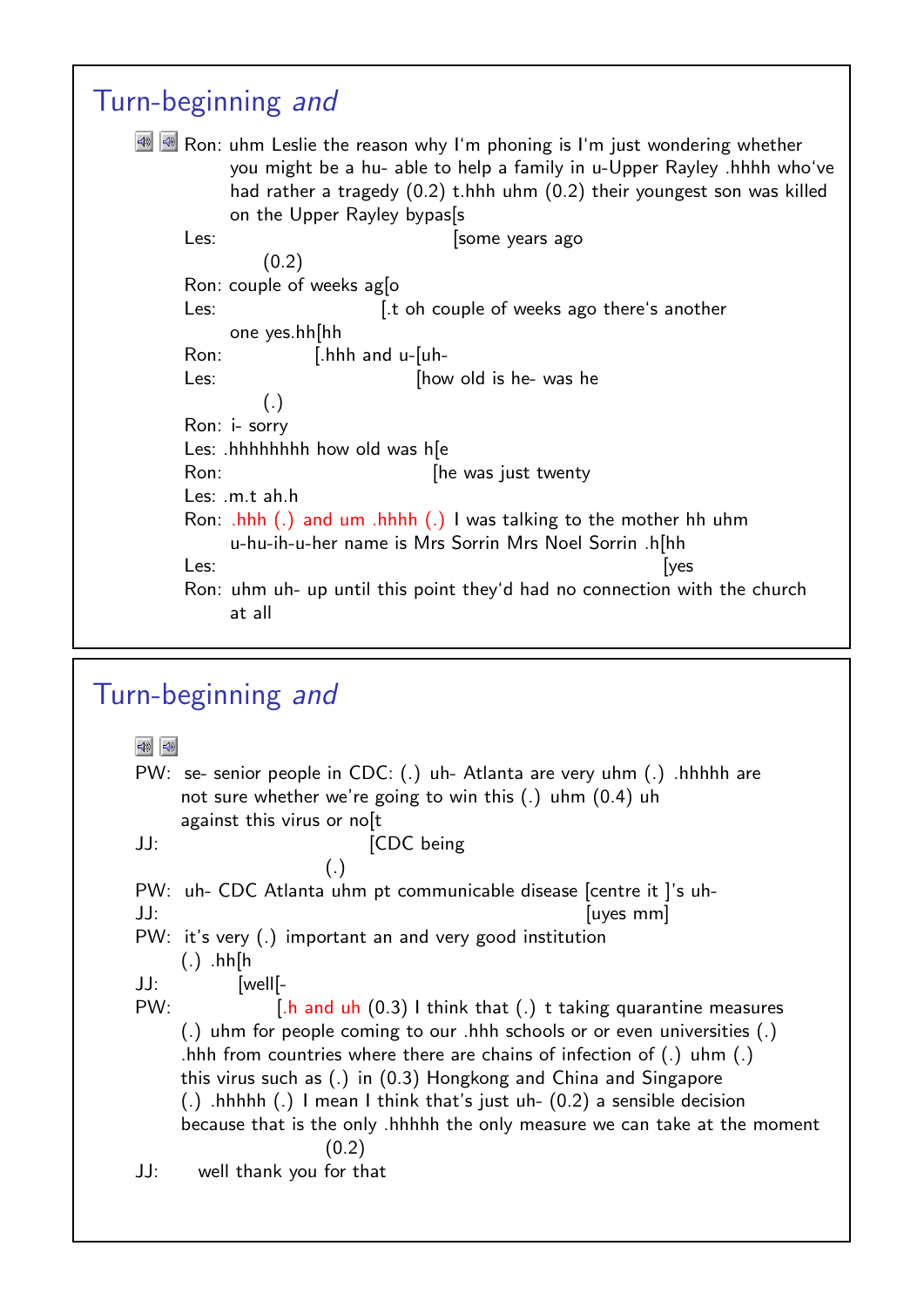

# Turn-beginning and

The first syllable of and-uh( $m$ ) is characterized by the following features [ ?aːnd a  $\tilde{a}$ n:d Pa  $\tilde{a}$ :n:d ]

- preceding audible inbreath
- creaky voice and/or complete glottal closure at the beginning of the vowel
- a full (not reduced/centralized) open front vowel [a]
- a noticeable period of sequenced alveolar nasality (i.e. [n])
- noticeable, orally released, alveolar plosion [d] at the join between and and uhm
- relatively level pitch
- slower than surrounding talk

 $\left|\right|$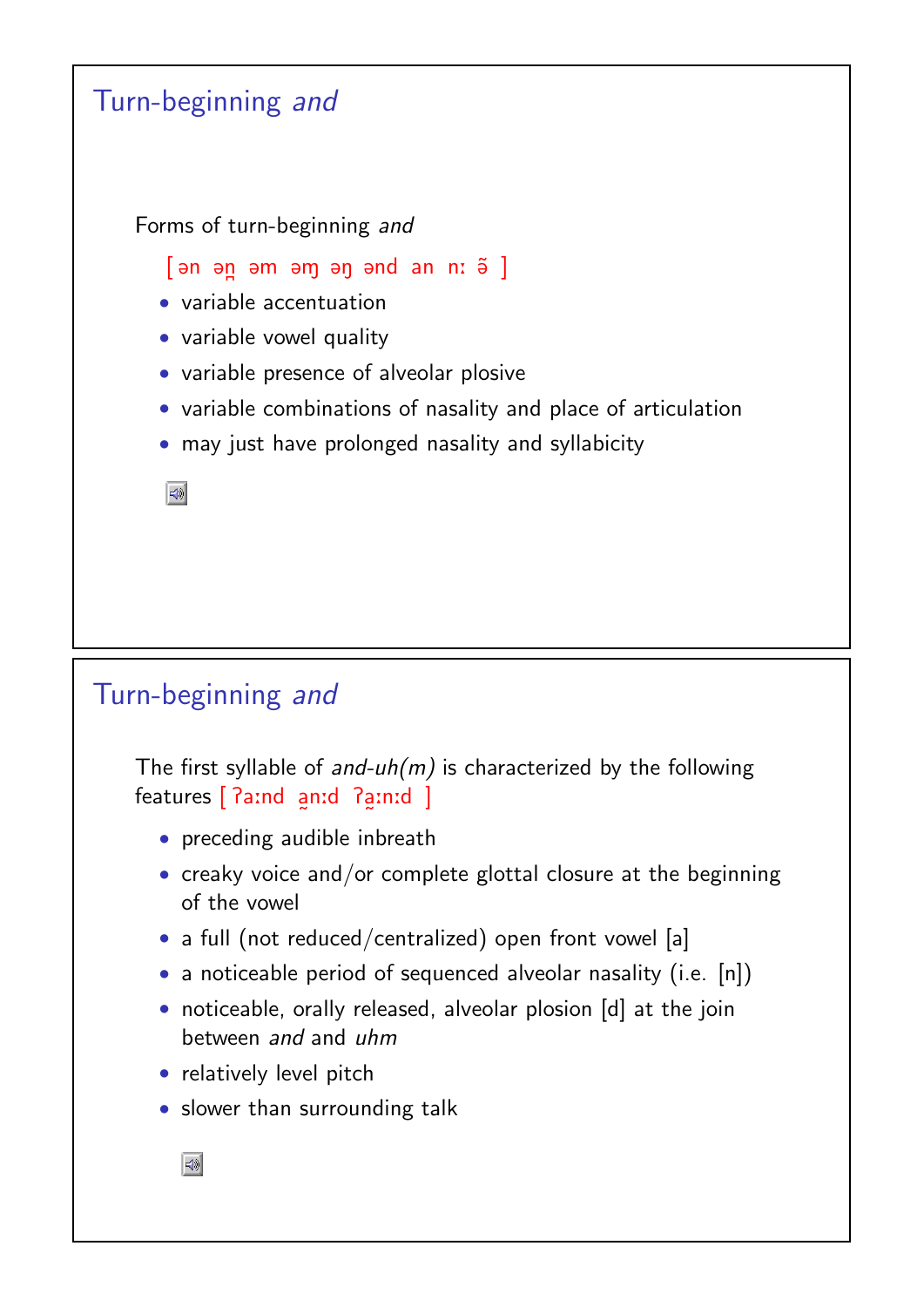

Time (s)